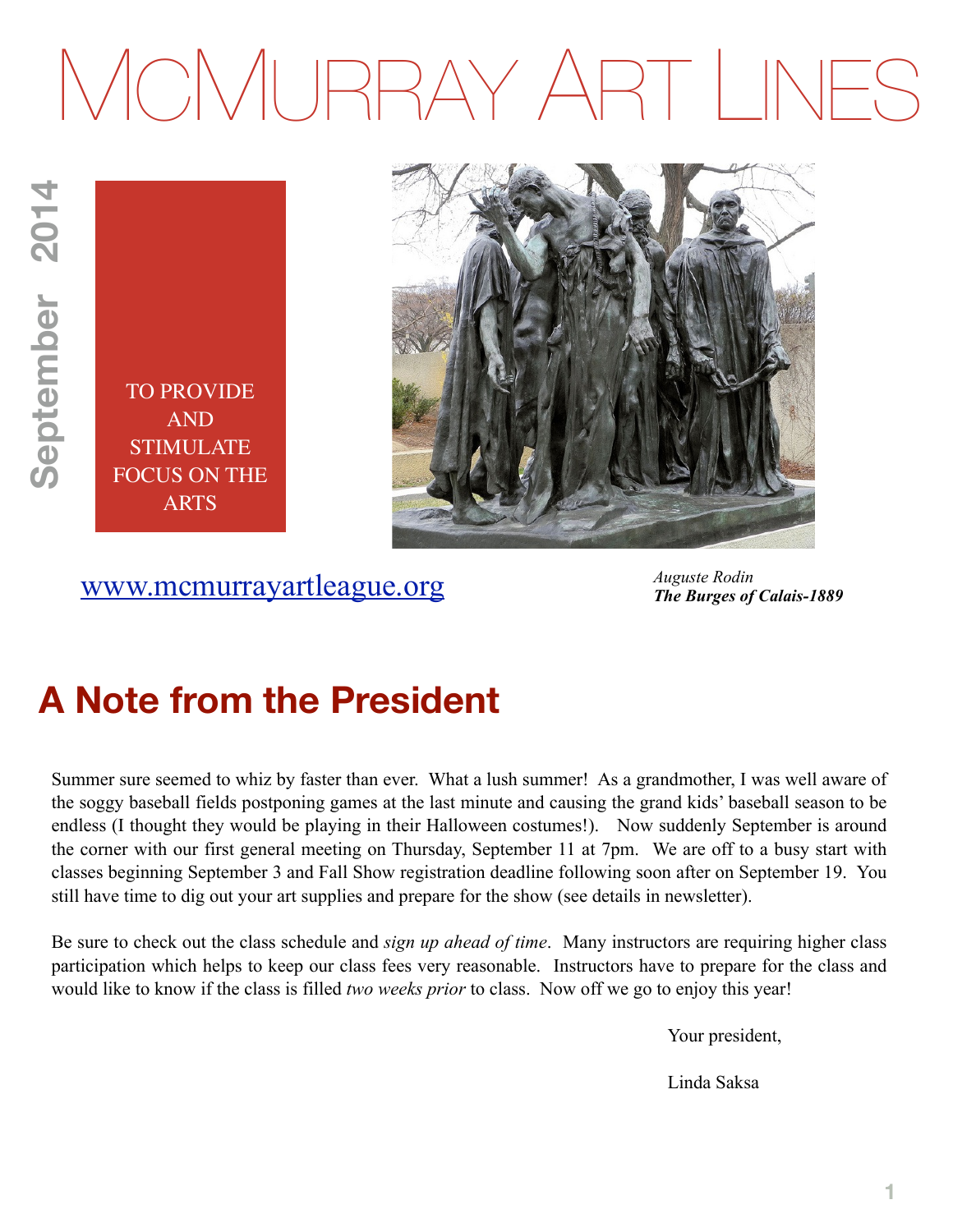# **News and Notes from the League**

#### **Clean and Ready for Action**

In August I was happy to see members walk in the door with their sleeves rolled up. We had a *mighty* team of six on CUTS day (Cleaning Up The Studio). We steamed and scrubbed the tables, washed walls, vacuumed, spot cleaned the carpet, sanitized and organized the kitchen and bathroom, organized storage and evicted spiders. A HUGE thank you to Sandy Conley, Anne Davis, Ginny Hults, Jan Pini, and Barb Wettergreen for joining together to make the studio fresher for our members!!! I much appreciated your efforts. The ice man has cometh....and his name is Jim Pini. Thanks to Jim we now have our ice maker working in the refrigerator. Whenever we hear the clunk of the ice cubes dropping, we'll think of Jim.

Please do your part in *keeping* the studio looking great. Clean your table, wall and floor when you are done working. Remember we are now a gallery as well as a studio of which we are proud! *Linda*

#### **Protect the Work You Exhibit**

Here are two suggestions to protect your work *particularly in our own studio shows* when you have work in that show and cannot be there to pick it up on the scheduled pick up date:

> 1--- make arrangements for someone to pick up your work on the pick up date.

> 2---(this is a new idea) have an identified box or portfolio with divisions (foam core, cardboard or paper) to store and protect your work. Even wrapping labeled with your name could work. Inform the people in charge that you have provided the carrier and have stored it in the storage room.

It's a busy studio. Neither the kitchen nor working studio is good place to store them. Everyone's works are different in sizes and requirements for protecting their pieces. The artist knows best what they want to do to protect their art. Your art is special to us, as well as to you, and we want to be sure it is protected.

#### **Membership**

We want to thank all renewing and new members for their continued interest and support. Currently we have100 artists involved and that number continues to grow.

The deadline for making it into the 2014/15 membership booklet was August 18th and you will receive a copy of the new issue at the meeting September 11th @ 7PM.

If you missed the deadline for the booklet -no worriesyou can still join by registering via the website: [mcmurrayartleague.org](http://mcmurrayartleague.org/) or filing out a registration form (available online or at the studio) and mailing along with a check for \$28.00 (payable to McMurray Art League) & mail to membership c/o Carol Kilkeary 276 Froebe Rd Venetia PA 15367

#### **Creative Arts for Everyone (CAFE)**

Do you have a creative talent or interest outside the classes offered by the league? Perhaps you'd like to share this with a 1 to 3 hour demonstration or workshop for members.

We'd like to experience your special skills AND we get to see what other art supplies we may have neglected to accumulate. CAFES are easy and fun for everybody involved. Contact Carol Kilkeary. 724-941-4855 for help getting started.

#### **Speakers for our General Meetings**

September 11—Amy Lindenberger\* October 2---TBD November 13---Joanne Portnoy February 12---Theresa Geever March 5---TBD April 9---Phiris Kathy Sickels *\* see page 5 for Amy's Bio*

#### **Member News**

*Renee Keil* will be showing and selling her work at the *Deep Creek Art and Wine Festival* at the Garrett County Fairgrounds at Deep Creek Lake on September 6. Seet [www.deepcreekwinefest.com](http://www.deepcreekwinefest.com) for further information.

#### **Welcome to the Board**

Welcome to *Fran Marze* who agreed to serve on the Nomination Committee and *Leslie Fehling* who will serve on the Standards Committee. They will be a great addition to the board.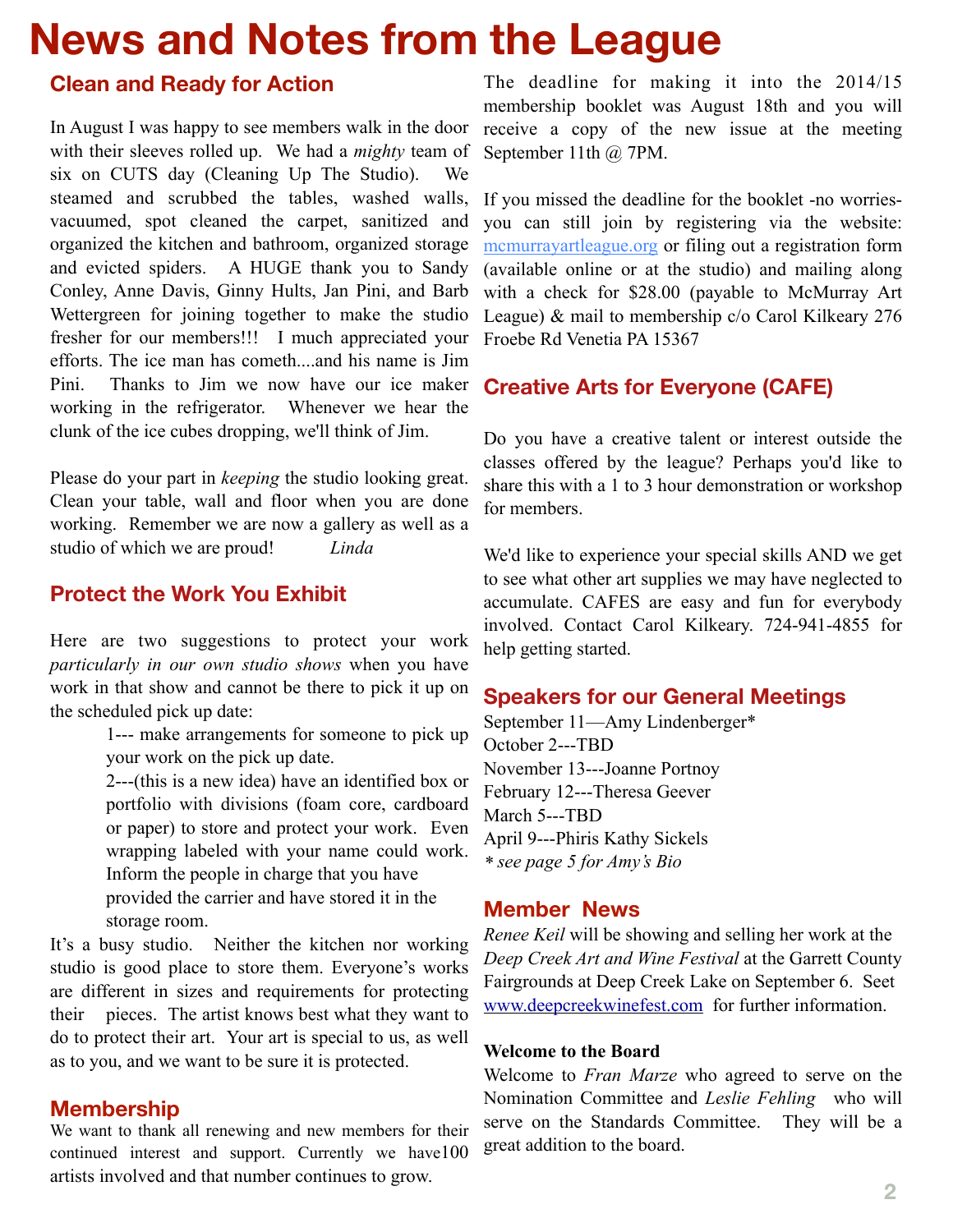# **2014-2015 MAL Classes**

#### **Signing up for Classes**

Now that summer is almost over, It is time to think about signing up for fall classes and get back into your creative mood. The fall show is looming on the horizon. There are two ways that you can sign up for classes: using our website by viewing "Events" or "Calendar" or by contacting Jean Kunz at 412 831 9992 or at [jeankunz@aol.com](mailto:jeankunz@aol.com)

| Dates                                                                                                                                                                | <b>ARTIST</b>             | <b>MEDIA</b>               | <b>HOURS</b>       | <b>MEMBER</b>   | NON-MEM      |  |
|----------------------------------------------------------------------------------------------------------------------------------------------------------------------|---------------------------|----------------------------|--------------------|-----------------|--------------|--|
| Sept. 3, 10, 17, 24                                                                                                                                                  | <b>Sue Levy</b>           | <b>Watercolor Painting</b> | $10 \text{ to } 2$ | \$25            | \$30 per day |  |
| Sept 9, 16, 23                                                                                                                                                       | <b>Christine Swann</b>    | Pastel                     | 9:30 to 3:30       | \$45            | \$50 per day |  |
| Oct. 7, 14                                                                                                                                                           | <b>Bill Vrscak</b>        | Watercolor painting        | $10 \text{ to } 4$ | \$40            | \$45 per day |  |
| Oct $21,28$                                                                                                                                                          | <b>Barry Jeter</b>        | Oil painting               | $10$ to $4$        | \$35            | \$40 per day |  |
| Nov 4, $11$                                                                                                                                                          | <b>Tom McNickle</b>       | Watercolor painting        | $10$ to $4$        | \$35            | \$40 per day |  |
| Nov 18, 19,                                                                                                                                                          | <b>Jeannie McGuire</b>    | Figurative Design WC**     | $10$ to $4$        | \$45            | \$50 per day |  |
| $\text{Feb}$ 11                                                                                                                                                      | <b>Nicole Renee Ryan</b>  | Watercolor on Yupo***      | $10$ to $4$        | \$45            | \$50 per day |  |
| Feb 18, March 25, Apr 28 Carol Kilkeary Basic Figure Drawing 10 to 2<br>\$25<br>\$30 per day<br>Live model fee for April 28,<br>Fee determined by number of students |                           |                            |                    |                 |              |  |
|                                                                                                                                                                      | March 10, 17 Tom McNickle | Oil Painting               | $10$ to $4$        | \$35            | \$40 per day |  |
| April 14, 21                                                                                                                                                         | <b>Barry Jeter</b>        | <b>Watercolor Painting</b> | $10 \text{ to } 4$ | \$40            | \$45 per day |  |
| April 1, 8, 15, 22, 29,                                                                                                                                              | <b>Sue Levy</b>           | <b>Watercolor Painting</b> | $10$ to $2$        | \$25            | \$30 per day |  |
| May $6, 7$                                                                                                                                                           | <b>Gail Beem</b>          | <b>Abstract Pastel</b>     | $10$ to $4$        | \$30            | \$35 per day |  |
| Sept 29, Oct 11, Nov 17 Elaine Wertheim<br>10 to 11:30<br>Art Talks*                                                                                                 |                           |                            |                    | \$10.00 per day |              |  |

You can find descriptions of the classes on our web site with a materials list.

\**Art Talk* topics will cover *Visual Literacy*: *What makes a Masterpiece?* The Human Element, The Visionary and the Sublime Masterpieces of Risk.

\*\*Jeannie runs national workshops and her class fees are commensurate with her increased demand. In order to meet her present workshop fee she receives, we will have to guarantee 16 students to reach the cost. Registrations must be made by November 1, to determine if we can run the class. No refunds can be given after this date unless a replacement is provided. The class will not be held if the minimum is not met.

\*\*\*Renee's Workshop fees are usually at a higher rate, but she as agreed to a lower fee so we can offer this unique and different class to our Members

*Many of the instructors we have teaching, are now offering classes nationally and can demand higher fees because of the quality of their talent. This causes our class fees to be higher. We are fortunate to have the opportunity to work with such recognized artists.*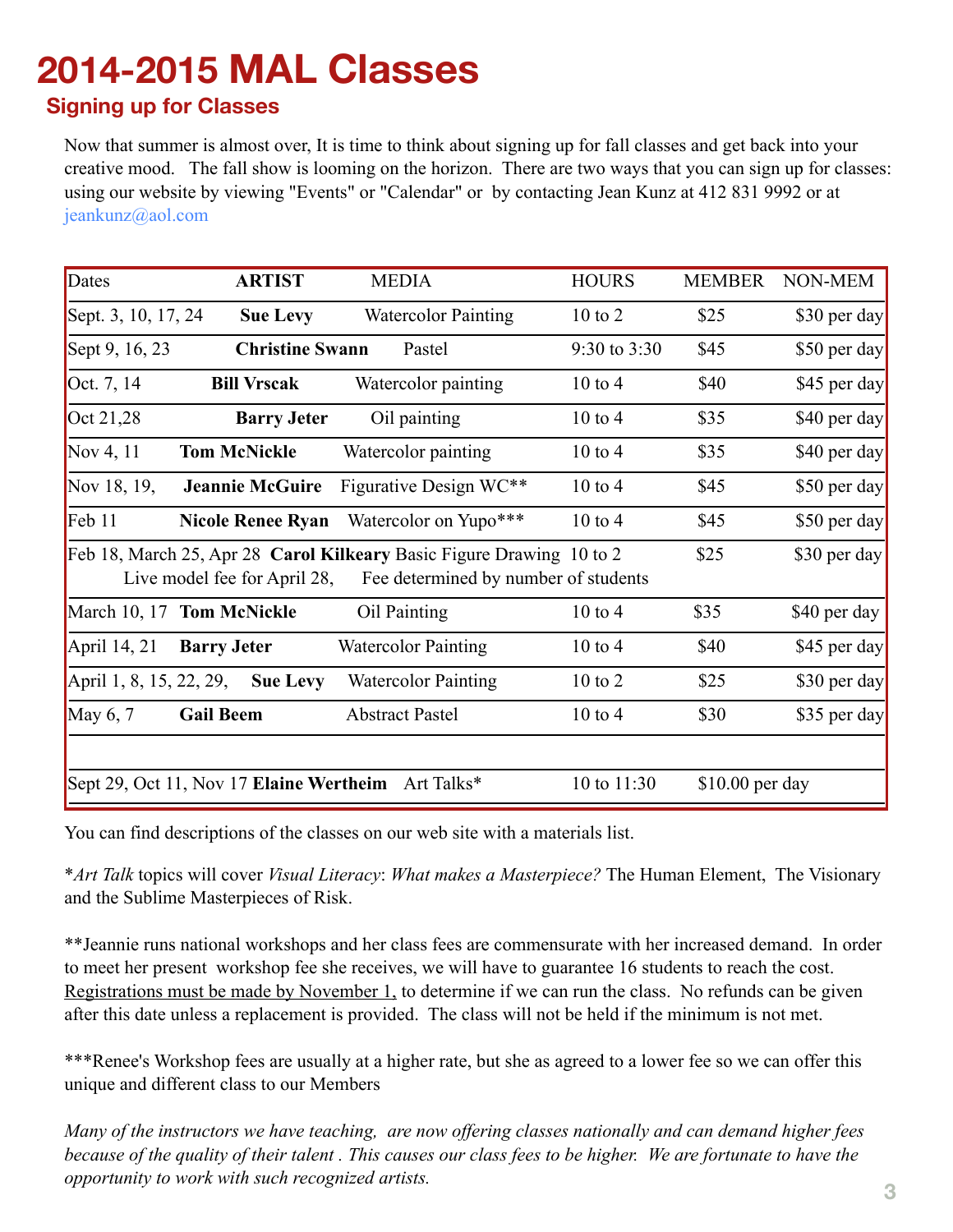## **2014-2015 Thematic Shows Announced**

 All McMurray Art League members are invited to exhibit their art during any and all of the Thematic Shows at the studio/gallery. Each artist can submit up to 4 pieces of work that express the show's theme in some way. Original art, as well as class work, prints and work previously exhibited in MAL shows can be included in the thematic shows. Artists must let Co-chairs Sandy Conley and/or Michalina Pendzich know they are planning to participate in a show. The first show runs from Thursday, September 25 – November 20, so email Sandy at [conley1973@verizon.net](mailto:conley1973@verizon.net) or Michalina at [mpendzich54@yahoo.com](mailto:mpendzich54@yahoo.com) with your titles, size, medium, and price by **September 18**. For convenience, receiving and take down of the previous show will be at the same time. Please note the themes and dates below. Each participating artist will need to sit at the studio once, possibly twice during the show on a Thursday evening from  $5 - 8$  p.m. We look forward to filling the gallery with your beautiful artwork once again this year.

*September 25 – November 20, 2014 Receiving on Sept. 25th, 5 – 8 p.m*  **"Summer Vacation"** – No explanation necessary…can be summers past and present! Any aspect of a summer vacation is welcome.

*November 20 –January 29, 2015 Receiving Nov. 20, 5 – 8 p.m.*  **"Generations"** - Interpret this theme as widely as you like - generations of a family, the passage of time or objects from the past. With the holidays just around the corner, holiday related work might fit this theme.

*January 29 – March 26, 2015 Receiving January 29, 2015, 5-8p.m.*  **"Line"** – Work in which line is the principal design element. Zentanglers, here's your chance to exhibit some of the inventive work you've been producing.

*March 26 – May 28, 2015. Receiving on March 26, 5 – 8 p.m*. *"Celebrate Color" -* Let's go wild with color!

## **Art Talks with Elaine Wertheim**

#### **VISUAL LITERACY: WHAT MAKES A MASTERPIECE**

We respond subjectively to works of art. Frequently we say, "I don't like it," when we mean, "I don't understand it." To understand what makes a masterpiece we will explore the dynamics that ignite the imagination. This series will help develop visual literacy. Monet, Whistler, El Greco, Rembrandt and Picasso are some of the artists who will challenge and inspire us.

#### **THE HUMAN ELEMENT: September 29 10:00-11:30**

Great art helps us explore the problems and possibilities of being human. This class will feature Rembrandt, Copley, Rodin and other artists intrigued by the human condition.

#### **THE VISIONARY AND THE SUBLIME: October 27 10:00-11:30**

El Greco, Turner, Van Gogh, and O'Keeffe felt free to distort nature in order to express their visionary sensibilities. We will look at artists who reach beyond what we can see.

#### **MASTERPIECES OF RISK:** November 17 10:00-11:30

Many artists move artistic expression in a new direction. Artists such as Giotto, Caravaggio, Cezanne and Picasso convince us that we are in the presence of something that is bold and innovative.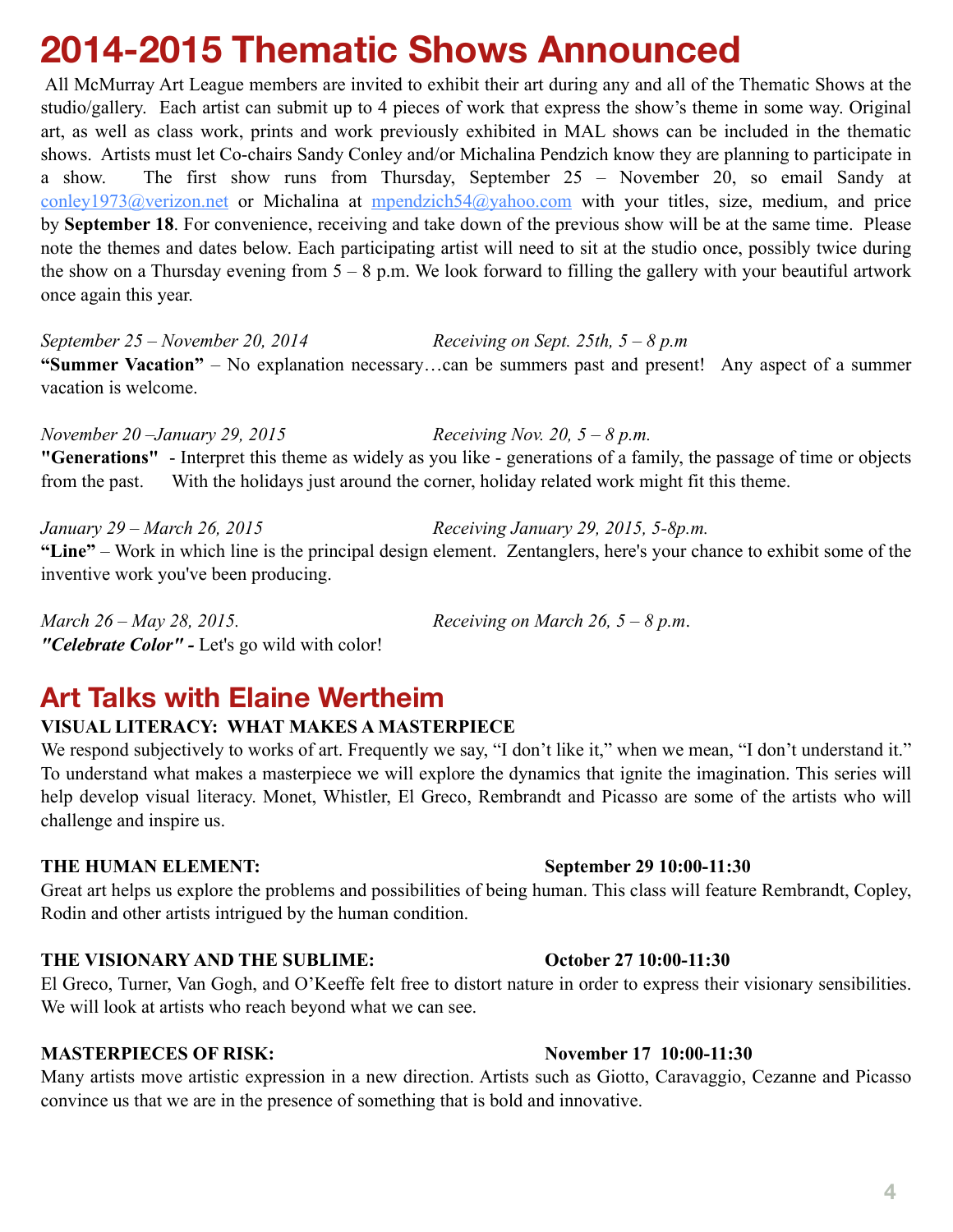Not long after graduating Summa Cum Laude from the University of Akron (OH) with a Bachelor of Fine Arts degree in Drawing, Ohio native **Amy Lindenberger, CPSA** began a 15 year career as a portrait artist, completing over 600 privately commissioned portraits between 1981 and 1996. In 1996 Amy began pursuing her dream by combining her experience in depicting human expression and emotion with her lifelong passion for the Civil War era. The culmination of this effort can be seen in *Beyond the Battlefield*, a series of large-scale colored pencil images which focus on the war's effect on the citizen-soldier, his wife and children, and society as a whole. In the Spring of 2004, she opened her **Civil War Fine Art Gallery & Studio** in **Gettysburg, PA**, to showcase this body of work. Since 2005, Amy has also been a member of the faculty of the Botanical Art and Illustration Program at the Phipps Conservatory in Pittsburgh, PA, providing instruction in colored pencil techniques for use in botanical art. Her work has been published in four internationally-distributed books: **The Best of Colored Pencil**, **The Best of Colored Pencil II**, **Creative Colored Pencil Portraits**, and **The Best of Colored Pencil IV**.



*A Lindenberger The Age of Innocence*

### **Peters Twp Library Presents:**

The current show at Peters Library (beginning August 21st) is **Autumn Colors** and will run through October 23rd.

The following show will hang October 23rd and run through all the holidays. Halloween, Thanksgiving, Christmas and New Years and anything in between. No title yet. Tentative end date is January 15th. That date is subject to change depending on the LenShooters schedule. They should come in with their show in January.

A call for artists email will go out to the membership about the second week of October. Artists may respond to that email with their entries or call 412 833 2374.

For newbies: There is no entry fee. Artists may enter 3 works, unless exceptionally large. A small commission is paid to the library. Further details will be in the October email notice.

#### **1-2-3 Paint!**

Have you noticed one of the latest trends? Nonartists have observed what fun we artists have creating art, and they want to do it too! Folks get together at a bar, restaurant or studio and are instructed in the step-by-step process of completing a painting. Often a glass or two of wine are enjoyed while happy new "artists" create their masterpieces.

At our last Board meeting we discussed whether McMurray Art League could offer a similar class to the public. If you are interested in working on this idea, contact Sandy Conley – 724-942-0553 or [conley1973@verizon.net.](mailto:conley1973@verizon.net)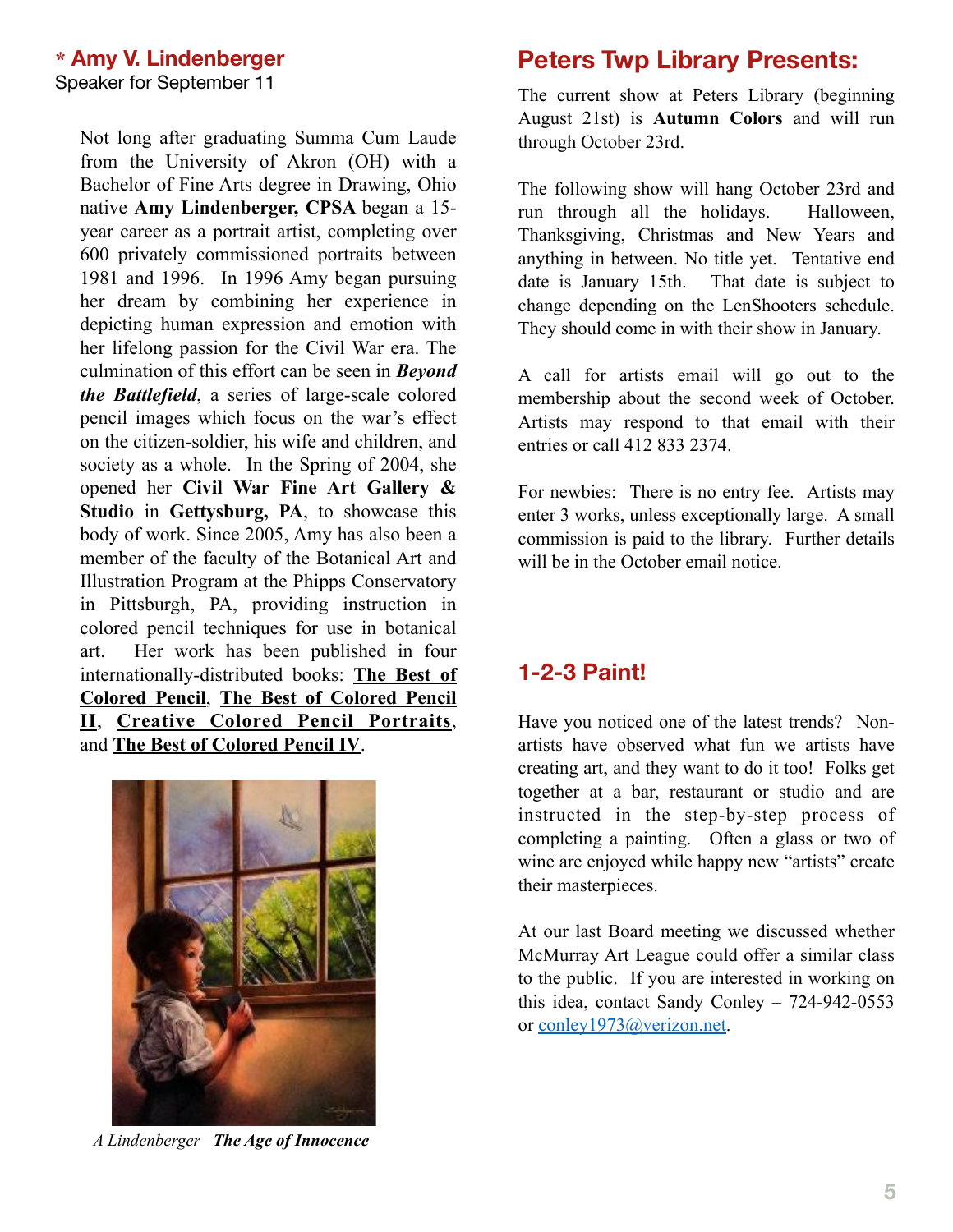## **MAL's Annual Fall Show – ARToberfest!**

October 10 - 19, 2014 At the Galleria Mall in Mt. Lebanon (location in the mall still to be determined)

All MAL members are invited to participate in MAL's annual Fall Art Show. You can enter up to 3 hanging pieces of art, sell your greeting cards, matted bin art, and/or, **new this year**, show your three-dimensional art, textile arts, original artisan crafts (no kits), or jewelry. We have reserved one of the mall's glassencased lockable kiosks for our use during the show. All art must be for sale. We will again take credit cards for the convenience of our customers.

Last fall the first Art Festival was hosted by The Galleria in Mt. Lebanon, which included McMurray Art League and 7 other area art leagues. The momentum for this festival grows each time it happens. The opening reception will be held Saturday, October 11, 7:00 -8:30 p.m. Light finger food will be provided by the mall management. McMurray Art League will serve root beer, ginger beer and pretzels to get us in the ARToberfest mood!

The Galleria is once again sponsoring an art poster contest. There are actually two possible poster contests for you to enter. Instructions for entering the contests are available along with the prospectus. October 2 is the deadline for submission to the Galleria. The theme for the one poster contest is "The Galleria" (of course).

As always, "many hands make light work." We need each participant to volunteer to help with some aspect of the show: screening, show set-up, show take down, or screen transport. Let us know how you are able to help. Each participant will be required to sit at the show up to two times during the show dates. Theresa Bozzo has graciously agreed to make the calls to participating artists to set up the sitting chart. (Thank you, Theresa.)

Please see the prospectus for all the pertinent details. The prospectus and registration forms are available on our website [www.mcmurrayartleague.org](http://www.mcmurrayartleague.org). or by contacting one of the show chairs for a paper copy. Here are a few dates to keep in mind:

| <b>Important Dates</b>                      |                                        |  |  |  |
|---------------------------------------------|----------------------------------------|--|--|--|
| Registration Postmark Cut-off               | Friday, September 19, 2014             |  |  |  |
| Screening Drop-Off                          | Saturday, September 27, 10:00-11:30 AM |  |  |  |
| Pick up work from Screening                 | Sunday, September 28, 1:00-2:00 PM     |  |  |  |
| Galleria Poster Contest submission deadline | Thursday, October 2, 2014              |  |  |  |
| Drop off work (Galleria)                    | Thursday, October 9, 9:00 PM           |  |  |  |
| Show Setup                                  | Thursday, October 9,8:00 - 10:00 PM    |  |  |  |
| Reception                                   | Saturday, October 11, 7:00 - 8:30      |  |  |  |
| People's Choice Voting Cut-off              | Thursday, October 16, 8:00 PM          |  |  |  |
| Show Takedown                               | Sunday, October 19, 5:00-6:00 PM       |  |  |  |

We look forward to seeing your wonderful creations at this show. If you have any questions after reading the Prospectus, please contact one of the co-chairs.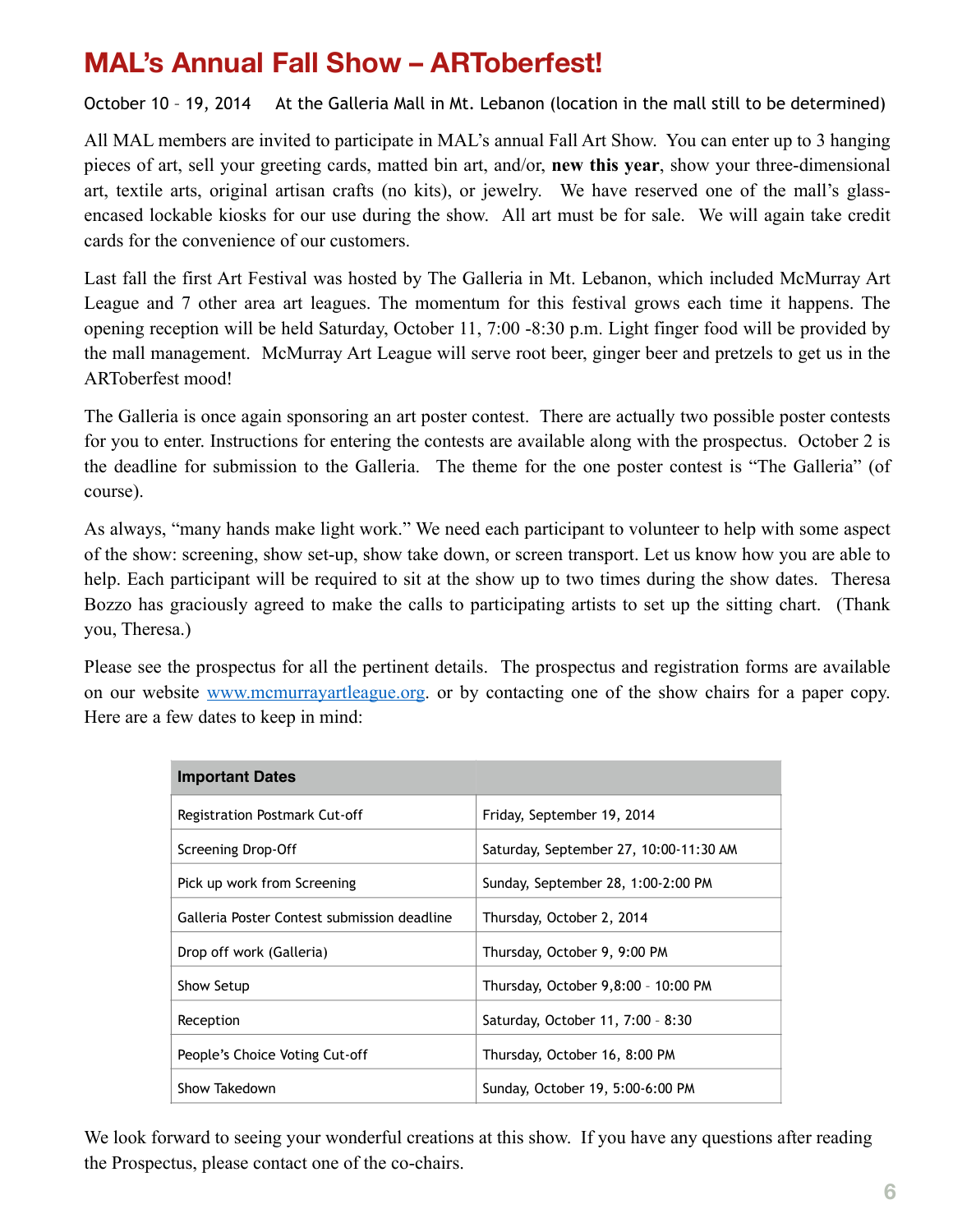#### **McMurray Art League is now on Facebook!!**

In our efforts to help promote our League and our member's art (and hopefully generate sales…) we have created a page on Facebook to reach more viewers in the digital realm. If you already on Facebook, please 'Like' our page and share it with your friends and family!

I have been doing some random posts to get the site launched but really want to focus on our members. In order to do that, I need your help! And by this I mean I need content that only you can provide.

We will be setting up an email where you may send thumbnails and links to images you would like to share to the World Wide Web through our page. If anyone has a tutorial or blog that I can pull from that would be fantastic! (Here's a link to one of my blogs that features daily artwork that you can use as a reference should you decide to create a blog specifically for this purpose:<http://jenbrinkle.blogspot.com/>)

Posting images on the internet is great for exposure but there is also the risk for theft and I want to make sure to protect all of our artwork when posting to our page. For that you will need to do a little bit of formatting of your images. You don't necessarily need Photoshop to do this and there are some free alternatives on the web. Just do a search for 'free photo editing software' and you are set!

Here is a link to an article I found that is useful for basic image guidelines:  $http://$ help.dailypaintworks.com/knowledgebase/ article.php?id=28. Personally I try and keep the size of my images to 800 pixels as a rule but will not exceed 1000 pixels. Here is another link to an article I wrote a few years ago on Artist Identity Theft and touches on watermarks and [image size: http://www.finearts360.com/](http://www.finearts360.com/index.php/beware-of-artist-identity-theft-6854/) index.php/beware-of-artist-identity-theft-6854/

I am hoping to eventually pattern the site to mirror what is going on with the League at the studio. Basically, I want to theme Facebook in tandem with our shows and also highlight member's artwork. Put simply, currently we are gearing up for the fall show and I want to highlight fall themes on Facebook. Once the show starts, I would like to feature artwork that the members have on display as a way to advertise the show and hopefully sell our artwork!

There is a lot to learn for all us here but I think this is a step in the right direction and I hope you all agree! If you have any questions or concerns please ask and I will be happy to answer them as best as possible.

Jen Brinkle, [facebook@mcmurrayartleague.org](mailto:facebook@mcmurrayartleague.org)

## **News Anyone?**

We really would like to publish any *news* you might have in our future newsletters about new awards you've received or upcoming shows you may be in. Please email Renee at [rakeil@comcast.net](mailto:rakeil@comcast.net) with your information.